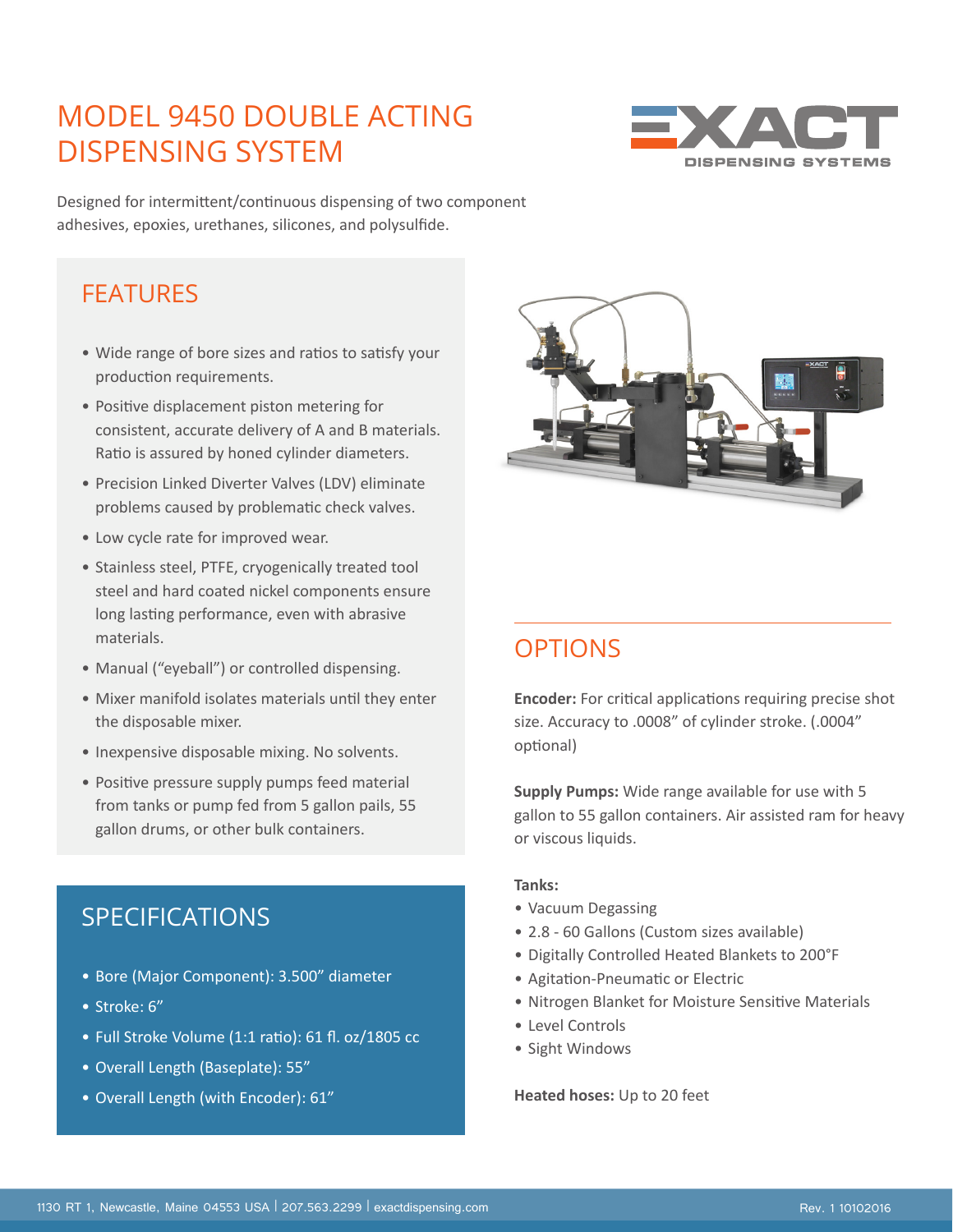# SYSTEM SOLUTIONS



### 9450 DOUBLE ACTING DISPENSING SYSTEM

#### **Products Used:**

- 9450 DA
- Dispense Head with Articulating Arm
- 1/2 Casade Supply
- 55 Gallon
- Desiccant
- LL Sensor
- EC Control
- Level Sensor
- 4:1 Supply Pump
- Agitator
- Transfer Pump
- Gallons Lift
- Digital Heat Blanket
- 85 Gallon Supply
- 1:1 Supply Pump



9450 Double Acting System